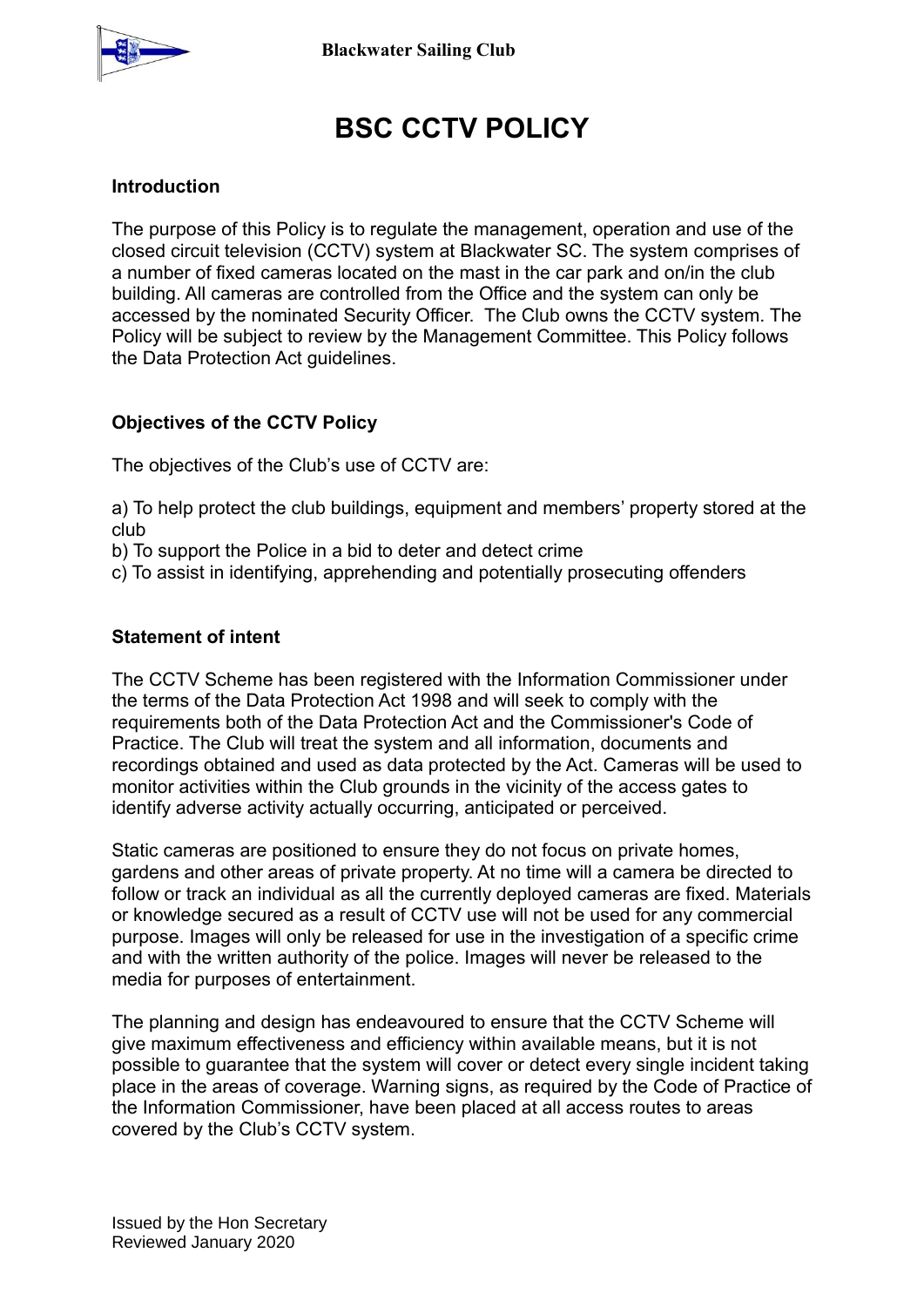

## **Operation of the system**

The CCTV system will be administered and managed by the Club in accordance with the values and objectives expressed in the code. The day to day management will be the delegated responsibility of the Security Officer. The CCTV system will operate 24 hours each day, every day of the year, recording all activity.

## **Control and Liaison**

The system provider will periodically check and confirm the efficiency of the system and, in particular, that the equipment is properly recording and that cameras are functional. The Club will liaise with the supplier regarding servicing and/or repairs and maintenance of the system.

### **Monitoring procedures**

Camera surveillance may be maintained at all times and footage continuously recorded and up to 30 days of footage is held on the system memory. To maintain and preserve the integrity of any DVD or other storage medium **("DVD")** used to store data from the hard drive and the facility to use them in any future proceedings, the following procedures for their use and retention will be strictly adhered to:

(a) Each **DVD** must be identified by a unique reference number.

(b) Before using, each **DVD** must be cleared of any previous recording.

(c) The person responsible for recording will register the date and time of the recording, including the DVD reference number.

(d) Each **DVD** required for evidential purposes must be sealed, witnessed, signed by the Security Officer dated and stored in the safe. Images may be viewed by the Police for the prevention and detection of crime. A record will be maintained of any **DVD** released to the Police or other authorised applicants. A register will be maintained for this purpose.

Viewing of footage by the Police or any external individual must be recorded in writing and entered in the register. Requests by the Police can only be authorised under section 29 of the Data Protection Act 1998. Should images be required as evidence, a copy may be released to the Police under the procedures described in this paragraph of this Code.

Images will only be released to the Police on the clear understanding that the **DVD** remains the property of the Club, and both it and images on it are to be treated in accordance with this code. The Club also retains the right to refuse permission for the Police to pass to any other person the **DVD** or any part of the images contained thereon.

The Police may require the Club to retain any stored **DVD**/Images for possible use as evidence in the future. Such **DVD**/Images will be properly indexed and securely stored until the Police need them.

Applications received from outside bodies (e.g. solicitors) to view or release footage stored on **DVD**'s will be referred to the Hon. Secretary. In these circumstances